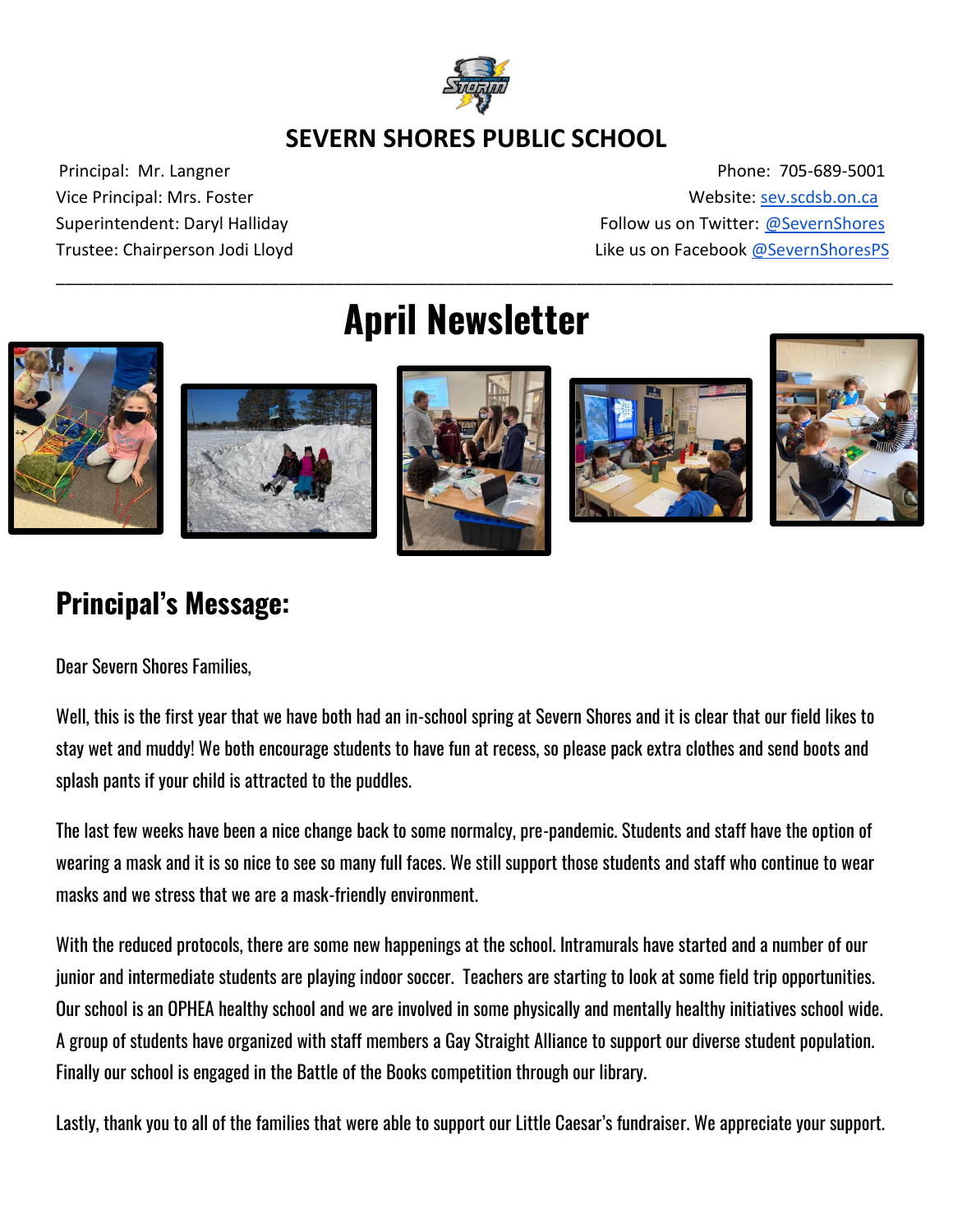Mr. Langner

Mrs. Foster

# **Upcoming Events**

Throughout the year, there are many awareness days that focus on different causes and recognition. The Simcoe County District School Board has developed a list of these days as a guide for schools. Schools may participate in recognizing some or all of these days in various ways. This list is not exhaustive. The staff at Severn Shores would like to know if you celebrate any holidays that we may have missed or not recognized in our Newsletter. *Please contact the school if you wish to have us acknowledge a holiday or an awareness day that your family celebrates and/or recognizes*. The following are the days of awareness and recognition that we recognize during the month of April:



| <b>Date</b>                                                                                                                                                                                                                                                                                                                                                                     | <b>Event</b>                                                                                                                                                                                  |
|---------------------------------------------------------------------------------------------------------------------------------------------------------------------------------------------------------------------------------------------------------------------------------------------------------------------------------------------------------------------------------|-----------------------------------------------------------------------------------------------------------------------------------------------------------------------------------------------|
| <b>Monthly Character Trait</b>                                                                                                                                                                                                                                                                                                                                                  | <b>Optimism</b> - we maintain a positive attitude and have hope for the future.<br>More information about Character Education can be found here:<br>www.scdsb.on.ca/about/character_education |
| April 2                                                                                                                                                                                                                                                                                                                                                                         | World Autism Day                                                                                                                                                                              |
| April 3                                                                                                                                                                                                                                                                                                                                                                         | Ramaden Begins                                                                                                                                                                                |
| April 13                                                                                                                                                                                                                                                                                                                                                                        | International Day of Pink                                                                                                                                                                     |
| April 15                                                                                                                                                                                                                                                                                                                                                                        | Good Friday (no school)                                                                                                                                                                       |
| April 17                                                                                                                                                                                                                                                                                                                                                                        | Easter                                                                                                                                                                                        |
| April 18                                                                                                                                                                                                                                                                                                                                                                        | Easter Monday (no school)                                                                                                                                                                     |
| April 22                                                                                                                                                                                                                                                                                                                                                                        | Earth Day                                                                                                                                                                                     |
| May 2                                                                                                                                                                                                                                                                                                                                                                           | School Council Meeting 5-6 pm                                                                                                                                                                 |
| $\sim$ $\sim$ $\sim$ $\sim$ $\sim$ $\sim$<br>$\mathbf{r}$ $\mathbf{r}$ $\mathbf{r}$ $\mathbf{r}$ $\mathbf{r}$ $\mathbf{r}$ $\mathbf{r}$ $\mathbf{r}$ $\mathbf{r}$ $\mathbf{r}$ $\mathbf{r}$ $\mathbf{r}$ $\mathbf{r}$ $\mathbf{r}$ $\mathbf{r}$ $\mathbf{r}$ $\mathbf{r}$ $\mathbf{r}$ $\mathbf{r}$ $\mathbf{r}$ $\mathbf{r}$ $\mathbf{r}$ $\mathbf{r}$ $\mathbf{r}$ $\mathbf{$ |                                                                                                                                                                                               |

Stay updated on information regarding the 2021-22 school year on the SCDSB's website and social media.

For ongoing updates and information, please continue to visit the COVID-19 page on the [SCDSB website,](https://www.scdsb.on.ca/covid-19) or follow SCDSB on social media (Twitter: [@SCDSB\\_Schools](https://twitter.com/SCDSB_Schools?ref_src=twsrc%5Egoogle%7Ctwcamp%5Eserp%7Ctwgr%5Eauthor) or Facebook: [https://www.facebook.com/SCDSB\)](https://www.facebook.com/SCDSB).

Follow Severn Shores on Twitter [@SevernShores](https://twitter.com/severnshores?lang=en) and/or Facebook [@SevernShoresPS](https://www.facebook.com/SevernShoresPS/) for information about events.

Learning & Fun in March: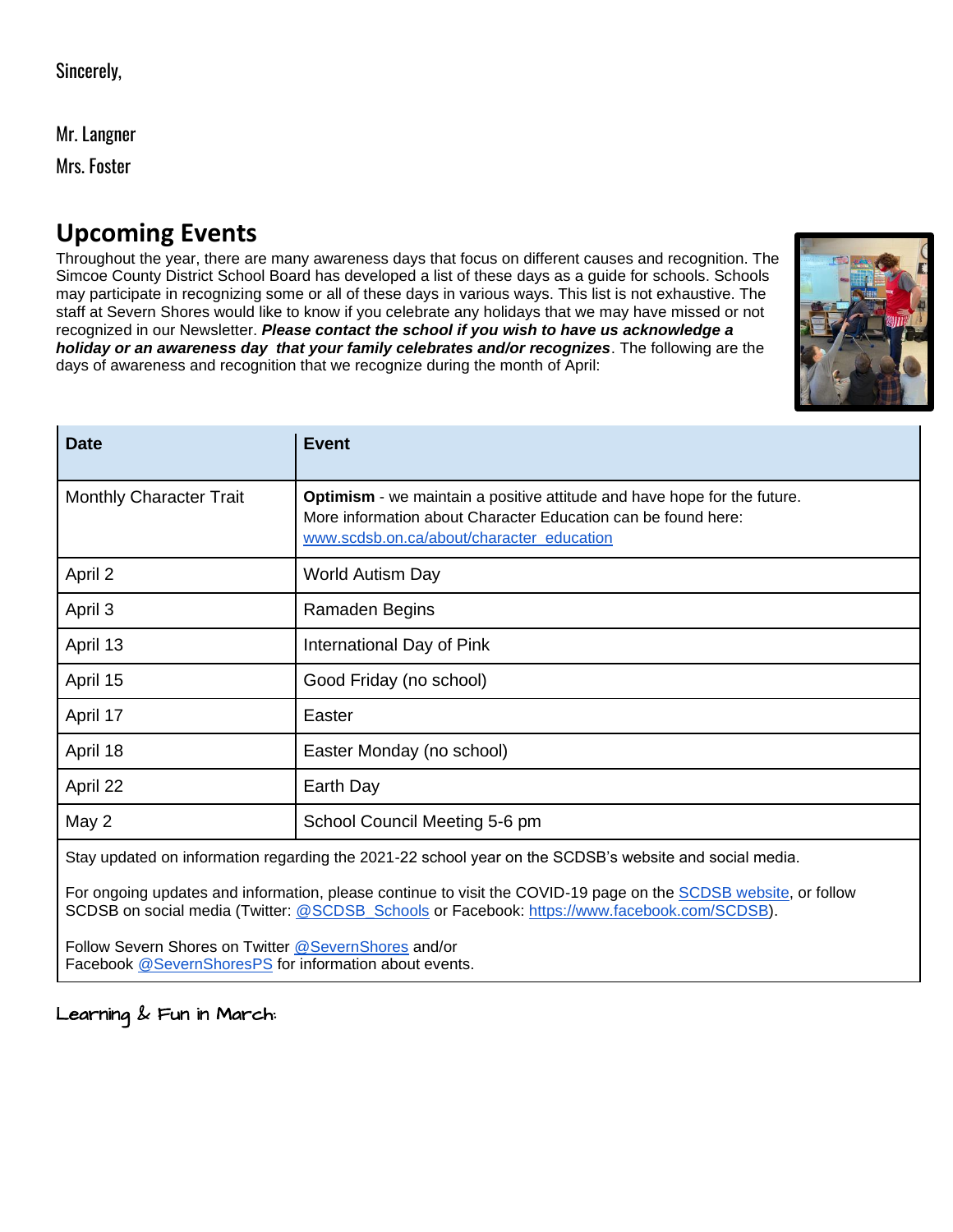

#### **SCDSB Schools Continue to be Mask-friendly Environments**

Students from Kindergarten to Grade 12, staff and visitors are no longer required to wear masks in schools, school board offices and on student transportation. SCDSB schools continue to be mask-friendly environments. Masks remain available to students and staff who choose to continue to wear them while in schools. Please encourage your child(ren) to be respectful and understanding of everyone's choice with respect to masking so that SCDSB schools remain the safe, inclusive and welcoming teaching and learning environments they are meant to be for all.

#### **Keep Connected with our School and with the SCDSB**

It's important to get accurate information about what's going on at your school and at the Simcoe County District School Board (SCDSB). Here are some ways to do that:

- Subscribe to our school's website by visiting the 'What's New' section at http://sev.scdsb.on.ca. You can sign up to receive emails about school news updates and information during emergency situations. It's easy to subscribe – visit our website and click the 'Subscribe' link at the very top of the page. Provide your email and click 'Subscribe'; a message will be sent to your inbox with a link to click to confirm that you want to subscribe. You can unsubscribe at any time using the link at the bottom of each email.
- Sign up to receive SCDSB media releases by clicking the 'Subscribe' button at [www.scdsb.on.ca.](http://www.scdsb.on.ca/)Follow the SCDSB on Twitter (@SCDSB\_Schools), Facebook (facebook.com/SCDSB) and Instagram (instagram.com/scdsb).

#### **School Climate Survey**

The Simcoe County District School Board (SCDSB) aims to provide a safe, supportive learning environment that supports all students in being successful. During the month of April, all students in Grades 4 to 12 will be asked to complete an anonymous and confidential online SCDSB School Climate Survey about how they feel about their school. Any participant of a SCDSB School Climate Survey will not be asked to provide their name or other identifying information because all surveys are anonymous.

The survey results will provide valuable feedback to staff related to th[e](https://www.scdsb.on.ca/about/goals_reporting/strategic_priorities) [SCDSB Strategic Priorities](https://www.scdsb.on.ca/about/goals_reporting/strategic_priorities) and will help schools to develop and refine their School Action Plans.

Similar to prior SCDSB school climate surveys, the questions cover a range of topics, such as:

- excellence in teaching and learning;
- mental health and well-being;
- equity, diversity and inclusion;
- community; and,
- experiences of school safety and bullying.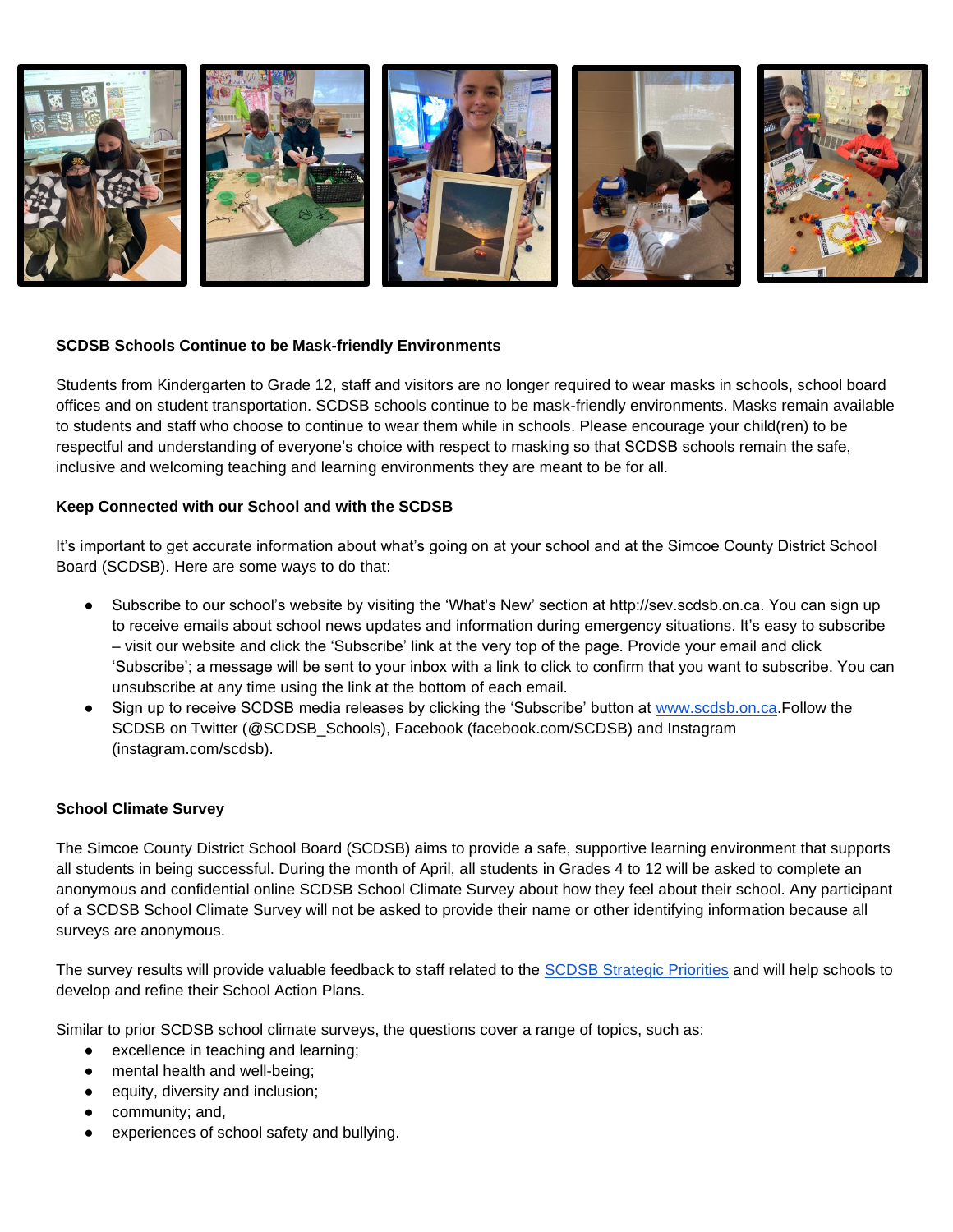#### **Student Survey**

A sample version of the student survey will be available on the [SCDSB website.](http://www.scdsb.on.ca/) Please call your child(ren)'s school if you have questions about how the student survey will be administered.

#### **Questions?**

School staff will be available to answer any questions or concerns a student may have.

Questions about the 2021-2022 SCDSB School Climate Survey can also be directed to [schoolclimate@scdsb.on.ca.](mailto:schoolclimate@scdsb.on.ca)

The information that is collected will be used to help guide our schools in creating and maintaining safe and supportive learning environments for all students. Thank you for your support!

#### **Kindergarten Registration for September 2022 is open!**

Kindergarten is the beginning of a wonderful journey of learning and we want your child to begin their journey in a SCDSB school! Do you have a child who is turning four in 2022? If so, we invite you to register your child for kindergarten. To register online or for more information visit: www.scdsb.on.ca /kindergarten.

#### **EarlyON Child and Family Centres**



Did you know that EarlyON Child and Family Centres offer free programs, resources, parenting courses and developmental screening, as well as referrals to community programs? All children, prenatal through 6 years of age, can participate with their parent(s) or caregiver(s). In Simcoe County there are four agencies that deliver EarlyON Child and Family programs. Services are available in English and French and can be explored by visiting [www.simcoe.ca/ChildrenandCommunityServices/Pages/EarlyON.aspx.](https://can01.safelinks.protection.outlook.com/?url=https%3A%2F%2Fwww.simcoe.ca%2FChildrenandCommunityServices%2FPages%2FEarlyON.aspx&data=04%7C01%7Cafarrell%40scdsb.on.ca%7C98cf9ce9ef964dc1666e08d9d763dc41%7C573d7e64d5434fd8b3da0c64adc4eb35%7C1%7C0%7C637777646153717878%7CUnknown%7CTWFpbGZsb3d8eyJWIjoiMC4wLjAwMDAiLCJQIjoiV2luMzIiLCJBTiI6Ik1haWwiLCJXVCI6Mn0%3D%7C3000&sdata=XQ6tEv63Stplcnbgr83xrMKWBxiTQpTXRwU79btFWEA%3D&reserved=0) EarlyON Child and Family Centre staff are trained in child development and facilitation of educational programs for parents/guardians and children, and are now providing a new parent/child interactive program called Getting Ready for Kindergarten for parents/guardians and children who are starting Kindergarten this fall! Pre-register at [www.earlyonsimcoenorth.ca/hubfs/GRFK.pdf.](http://www.earlyonsimcoenorth.ca/hubfs/GRFK.pdf)

#### **Interested in learning more about the ways that the SCDSB supports students with special education needs and their families? Join us for a virtual special education outreach series**

In 2022, the Simcoe County District School Board (SCDSB) is hosting virtual special education outreach sessions to assist parents/caregivers in learning more about programs, supports and ways that we work together to support students with special education needs.

Supporting students as they transition into school, from one school to another, and from school upon graduation – information for parents/caregivers

April 12 6:30 to 7:30 p.m.

Working with families to create safe and supportive environments for children who have experienced trauma – information for parents/caregivers

May 10 6:30 to 7:30 p.m.

Participants are asked to register in advance. Information to access the sessions will be shared via email with individuals who have pre-registered. Learn more about each session and how to register on the SCDSB website a[t](https://bit.ly/3s8OBm8) [https://bit.ly/3s8OBm8.](https://bit.ly/3s8OBm8)

#### **School Council Members Invited to Learn more about Skilled Trades in the SCDSB at Virtual Event**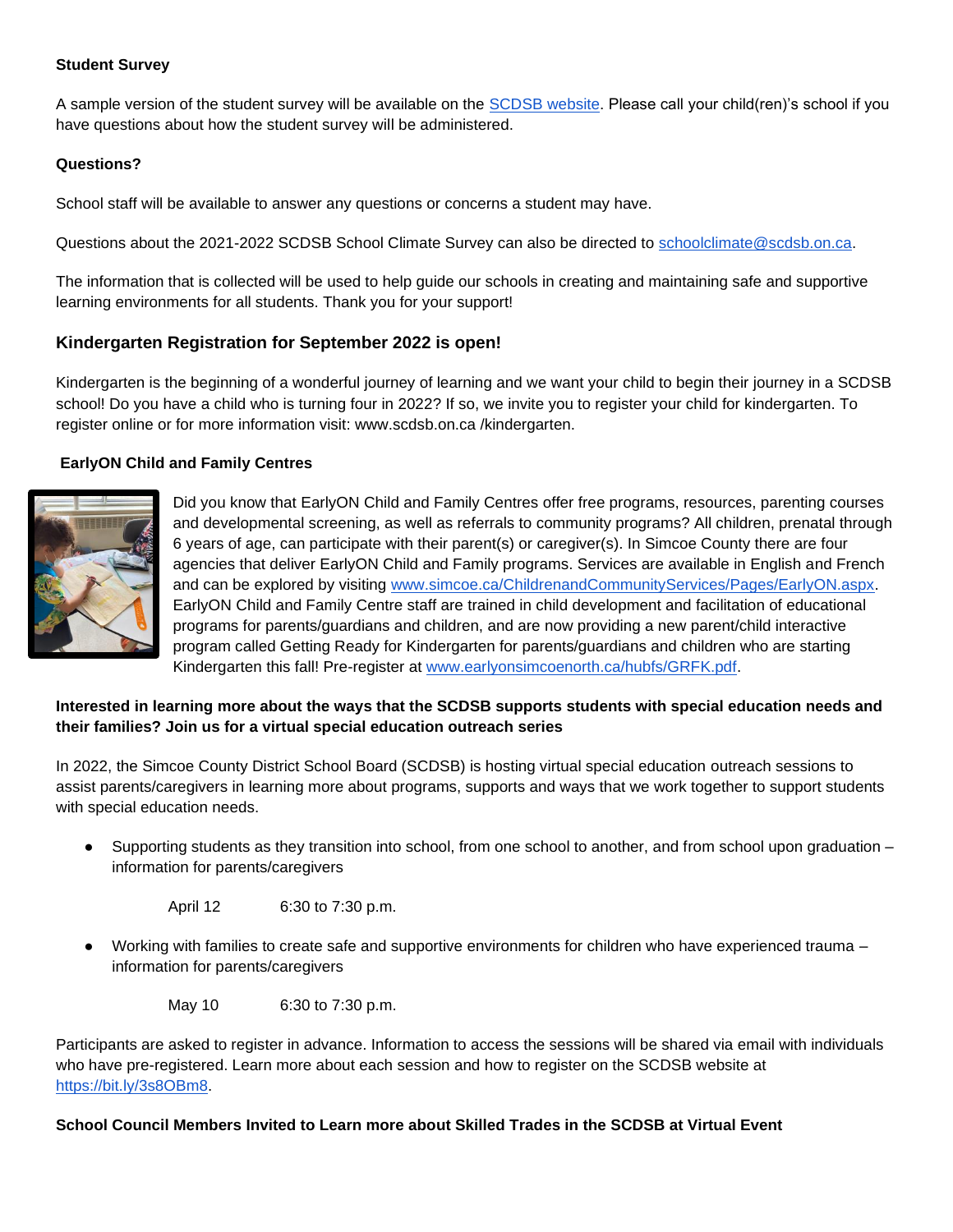School council members from Simcoe County District School Board (SCDSB) schools are invited to attend Connections 2.0 on April 19. This virtual event, hosted by the SCDSB's Parent Involvement Committee (PIC), will feature conversations about skilled trades and apprenticeship opportunities and engage participants in discussions and idea-sharing sessions.

Join guest speaker Elaine McLachlin, the SCDSB's Ontario Youth Apprenticeship Program (OYAP) Coordinator, for a skilled trades and apprenticeship presentation followed by virtual school tours, a panel discussion on redefining school councils and a breakout session with your PIC representative.

To learn more and register visit [www.scdsb.on.ca/connections.](http://www.scdsb.on.ca/connections) Registration closes on April 15.

#### **Students with ASD Invited to Participate in Virtual After-school Programs this Spring**

Social and recreational programs will be offered from April to June for Simcoe County District School Board (SCDSB) students diagnosed with autism spectrum disorder (ASD). The programs will be offered virtually, and will focus on using recreation, problem solving, coding and play skills to support social skills development.

#### **Children's Friendship Training**

A nine week, evidence-based social skills intervention for motivated children diagnosed with ASD, who are interested in learning ways to help them make and keep friends.

#### **Play Ball Kidz Recreation Program**

A nine week, multi-component recreation program designed to improve the gross motor skills and social skills of children diagnosed with ASD.

#### **Escape Room Social Skills Program**

A nine week, escape room themed program designed to improve problem solving skills of children diagnosed with ASD by focusing on cooperation and teamwork to support social skills development.

#### **Music Social Skills Program**

A nine week, music based program designed to improve emotional regulation and social skills of children diagnosed with ASD by focusing on singing, dancing, and playing instruments in a virtual group setting.

Parents/guardians are an important part of the programs and will receive resources and support to help children develop and practice new skills at home and at school. Limited spaces are available. For more information about the sessions and to complete the initial application form, visit the SCDSB website at [scdsb.on.ca/inclusiverecreationprograms](http://www.scdsb.on.ca/inclusiverecreationprograms) by April 8, 2022.

#### **Making 'cents' of Money Matters**

All students need the skills and knowledge to take responsibility for managing their personal financial well-being with confidence, competence and a critical and compassionate awareness of the world around them. In the 2020 math curriculum, there is focus on financial literacy learning in Grades 1 to 8, including understanding the value and use of money over time, how to manage financial well-being and the value of budgeting. Students build their skills and knowledge about the value and use of money, how decisions impact personal finances, as well as develop consumer and civic awareness.

#### **Students will:**

Learn how to manage finances responsibly, such as creating a budget to help save enough money to buy something they want like a book, toy or a video game.



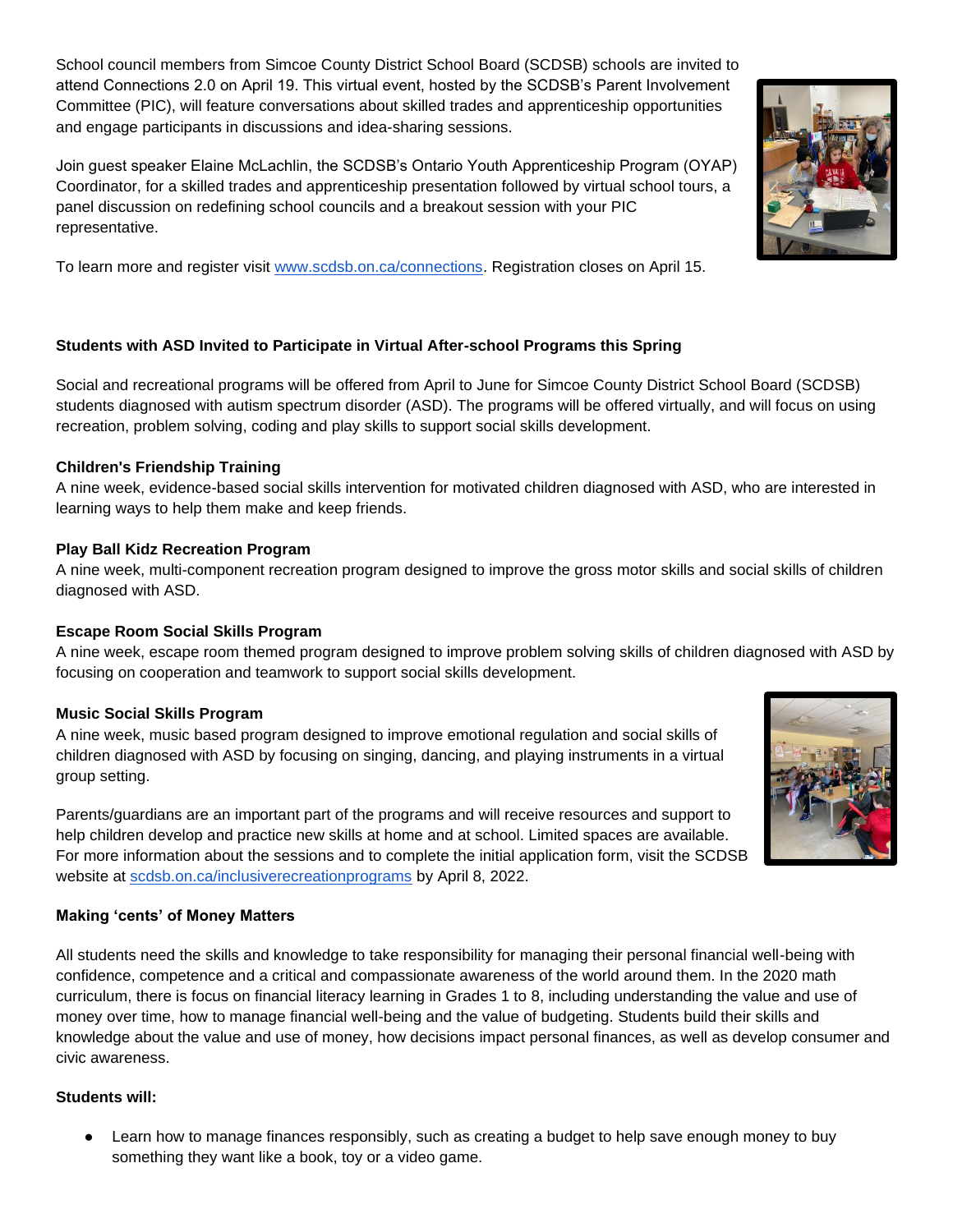Begin to develop a greater awareness as consumers and contributors in the local and broader economic system.

Wondering how you can support the development of your child's financial literacy skills at home? Check out some of these great tips and resources.

**Tips:**

- Find daily, real-world opportunities to talk about money in the contexts of earning, saving, spending and giving.
- Consider the financial habits you want to instill in your child and talk about them.
- Involve your child in making decisions about purchases for household items and compare the costs of different items. (e.g., we need to save money to repave the driveway so we're going to cut down on spending, do you have any ideas?)

#### **Resources:**

- **[Peter Pig's Money Counter,](https://can01.safelinks.protection.outlook.com/?url=https%3A%2F%2Fpracticalmoneyskills.ca%2Fgames%2Fpeterpigs%2F&data=04%7C01%7Cafarrell%40scdsb.on.ca%7C7f39c1a83c8e4553930908da0b465686%7C573d7e64d5434fd8b3da0c64adc4eb35%7C1%7C0%7C637834693960543087%7CUnknown%7CTWFpbGZsb3d8eyJWIjoiMC4wLjAwMDAiLCJQIjoiV2luMzIiLCJBTiI6Ik1haWwiLCJXVCI6Mn0%3D%7C3000&sdata=427YK5KcfMc2rN0uCWYzJgwEL18uaJ%2FZeDcWVQUauQE%3D&reserved=0) practicalmoneyskills.ca**
- [Help Your Kids Understand Money: A Parent's Guide,](https://can01.safelinks.protection.outlook.com/?url=http%3A%2F%2Fwww.themint.org%2Fparents%2Fparenting-guide.html&data=04%7C01%7Cafarrell%40scdsb.on.ca%7C7f39c1a83c8e4553930908da0b465686%7C573d7e64d5434fd8b3da0c64adc4eb35%7C1%7C0%7C637834693960543087%7CUnknown%7CTWFpbGZsb3d8eyJWIjoiMC4wLjAwMDAiLCJQIjoiV2luMzIiLCJBTiI6Ik1haWwiLCJXVCI6Mn0%3D%7C3000&sdata=UzvByvEcYpAtmxsBhM74rJq2SOJwGeNK9C%2Bdhcb0NbY%3D&reserved=0) themint.org

## **SSPS School Council Scoop**

#### **Who are we?**

We are your school council. We are parents, educators and community members coming together to support our school in being the best place in Simcoe County for our children to learn and grow.



**Co-Chairs:** Angela Foster & Kim Allinson **Secretary**: Ashley Sweeney



*Contact us at: councilchairsev@scdsb.on.ca*

#### **March Updates**

#### **March Meeting Highlights**

o School Council approved funding for the purchase of skating helmets.

 $\circ$  Playground committee is meeting in April to discuss plans to move forward with some projects to enhance the yard.

 $\circ$  A resource library for families will be created using funds from parent engagement grants. Watch for details in the coming months!

#### **March Family Challenge**

Thank you to Madeline Foster for submitting this picture of signs of spring from the March Family Challenge with us. How many signs of spring can you find in this picture?

#### **April Family Challenge – Celebrating Planet Earth**



Calling all Earth Rangers! Tell us how your family is contributing to a healthy planet in honour of Earth Day on April 22<sup>nd</sup>. You can draw it, paint it, take a photo, or write a description. Share your pictures and stories on our community Facebook page with #sspsfamilychallenge and email them to councilchairsev@scdsb.on.ca for a chance to be featured in the May newsletter. We can't wait to see what you discover!